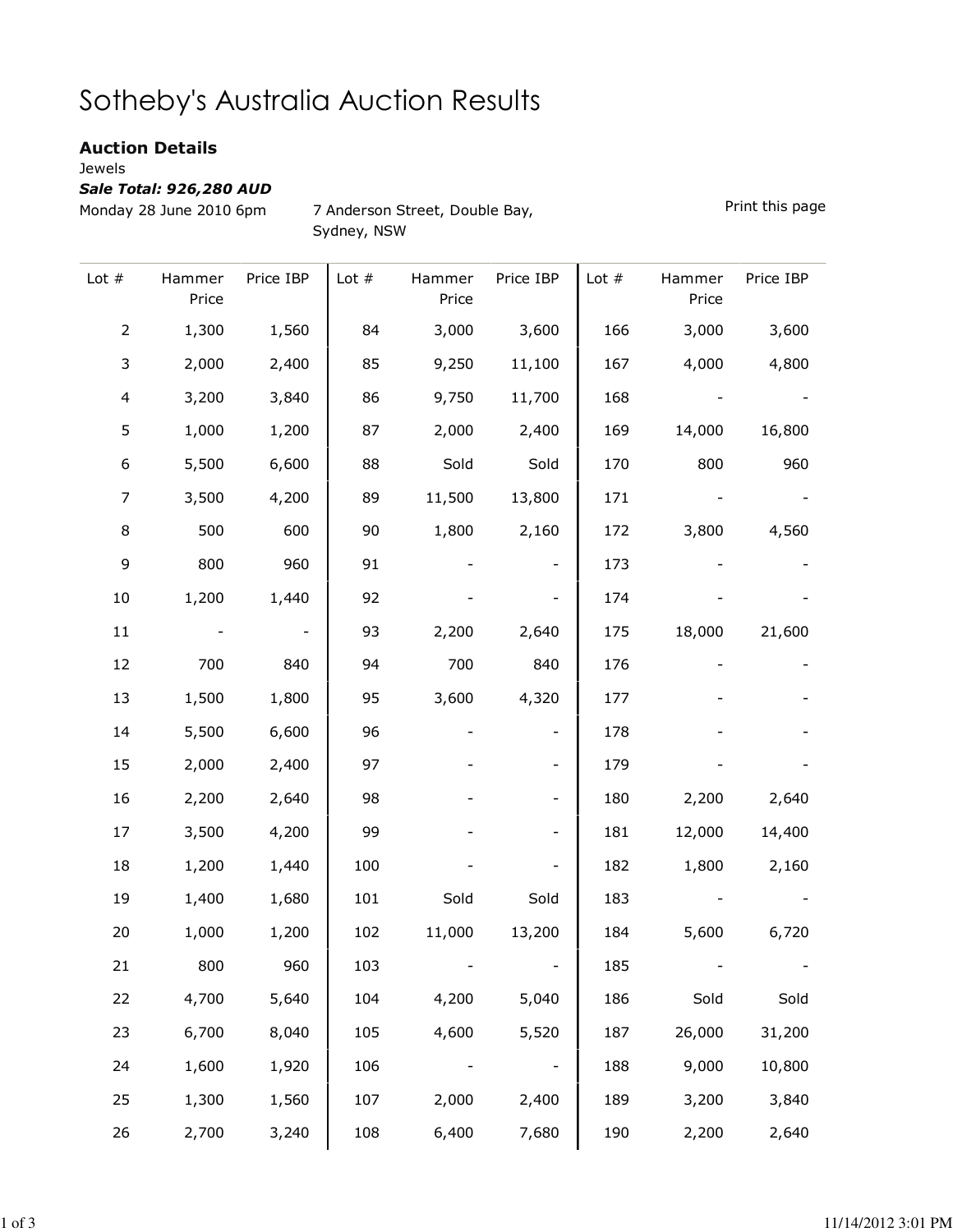| 27 | 3,400 | 4,080 | 109 |        |                          | 191 |        |        |
|----|-------|-------|-----|--------|--------------------------|-----|--------|--------|
| 28 | 3,000 | 3,600 | 110 |        |                          | 192 |        |        |
| 29 | 2,800 | 3,360 | 111 | 12,500 | 15,000                   | 193 | 4,200  | 5,040  |
| 30 | 1,150 | 1,380 | 112 | 6,500  | 7,800                    | 194 |        |        |
| 31 | 1,800 | 2,160 | 113 | 32,500 | 39,000                   | 195 |        |        |
| 32 | 6,000 | 7,200 | 114 |        |                          | 196 | 6,000  | 7,200  |
| 33 | 1,300 | 1,560 | 115 |        |                          | 197 |        |        |
| 34 | 1,400 | 1,680 | 116 | 7,250  | 8,700                    | 198 | Sold   | Sold   |
| 35 | 1,600 | 1,920 | 117 |        | $\overline{\phantom{a}}$ | 199 | 3,400  | 4,080  |
| 36 | 1,300 | 1,560 | 118 |        | $\overline{\phantom{0}}$ | 200 | 4,150  | 4,980  |
| 37 | 2,000 | 2,400 | 119 |        | $\overline{\phantom{a}}$ | 201 | 8,500  | 10,200 |
| 38 | 1,800 | 2,160 | 120 |        | $\qquad \qquad -$        | 202 | 4,600  | 5,520  |
| 39 | 800   | 960   | 121 |        | -                        | 203 | 24,000 | 28,800 |
| 40 | 1,000 | 1,200 | 122 |        | $\overline{\phantom{0}}$ | 204 | Sold   | Sold   |
| 41 | 2,000 | 2,400 | 123 |        | $\overline{\phantom{a}}$ | 205 | 10,500 | 12,600 |
| 42 | 3,400 | 4,080 | 124 |        | $\qquad \qquad -$        | 206 | 1,800  | 2,160  |
| 43 | 2,000 | 2,400 | 125 |        |                          | 207 |        |        |
| 44 | Sold  | Sold  | 126 |        |                          | 208 | 1,400  | 1,680  |
| 45 | Sold  | Sold  | 127 | Sold   | Sold                     | 209 | 2,200  | 2,640  |
| 46 | 3,800 | 4,560 | 128 | 18,000 | 21,600                   | 210 | 800    | 960    |
| 47 | 4,000 | 4,800 | 129 | 10,000 | 12,000                   | 211 |        |        |
| 48 | 3,000 | 3,600 | 130 |        |                          | 212 | 800    | 960    |
| 49 | 4,400 | 5,280 | 131 |        | $\overline{\phantom{0}}$ | 213 |        |        |
| 50 | 5,000 | 6,000 | 132 |        |                          | 214 |        |        |
| 51 |       |       | 133 |        |                          | 215 |        |        |
| 52 | 2,400 | 2,880 | 134 |        |                          | 216 |        |        |
| 53 | 4,500 | 5,400 | 135 | Sold   | Sold                     | 217 | 1,800  | 2,160  |
| 54 | 800   | 960   | 136 | 4,250  | 5,100                    | 218 |        |        |
| 55 | 4,700 | 5,640 | 137 |        |                          | 219 |        |        |
| 56 | 3,800 | 4,560 | 138 | 3,700  | 4,440                    | 220 |        |        |
| 57 | 2,600 | 3,120 | 139 |        |                          | 221 | 5,500  | 6,600  |
| 58 |       |       | 140 |        | $\overline{\phantom{0}}$ | 222 |        |        |
| 59 | Sold  | Sold  | 141 |        |                          | 223 | 2,000  | 2,400  |